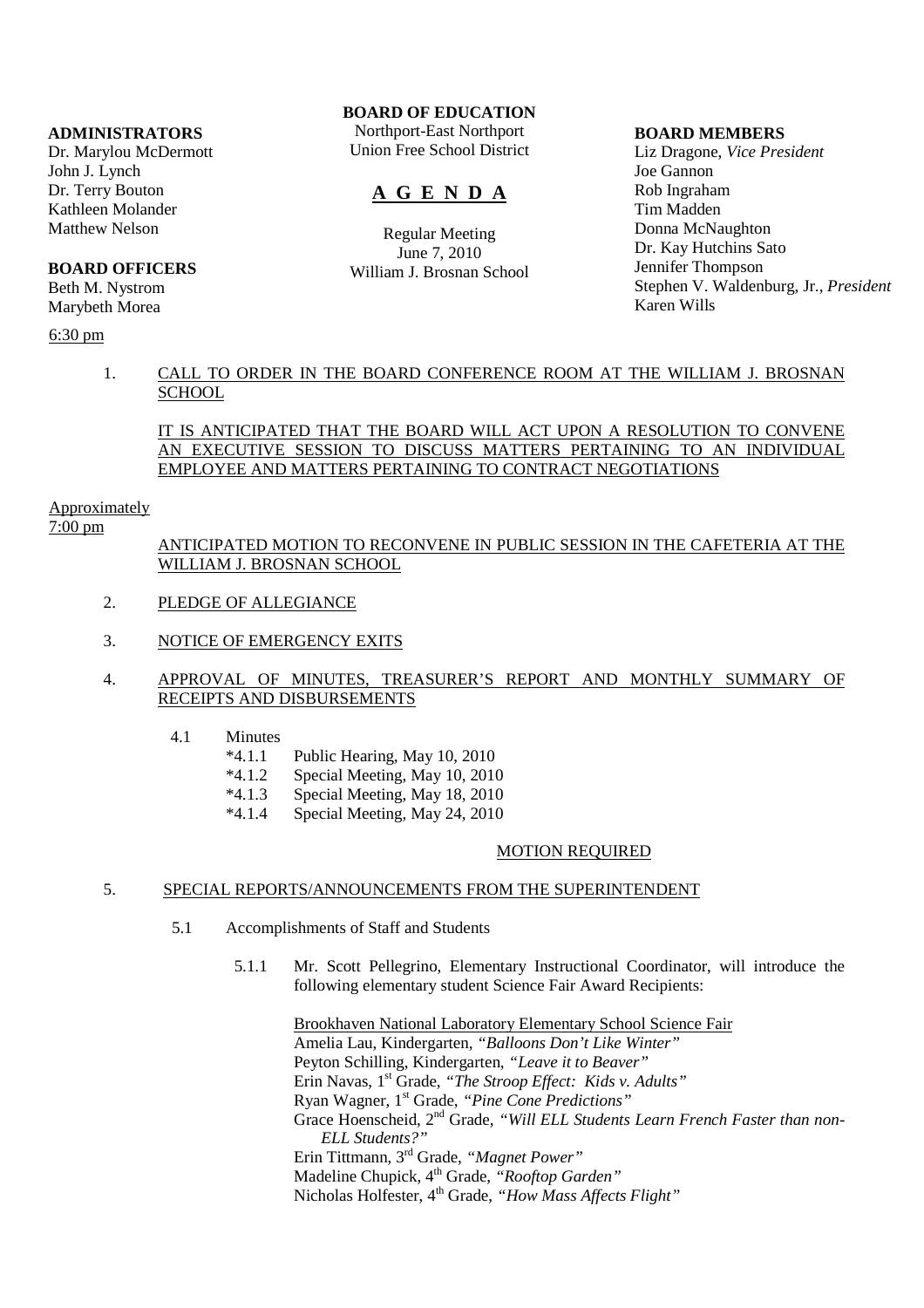5.1.2 Mr. Bryan Horan, Science Research Coordinator, will introduce the following Middle School Science Fair Award Recipients:

Middle School Science Fair 1<sup>st</sup> Place Winners Katherine Eyring, 6<sup>th</sup> Grade, *"Bounce It"* Joseph Wetzel, 7<sup>th</sup> Grade, "Does Density Affect the Speed of Light in Liquids?" Matthew Nelson, 8<sup>th</sup> Grade, "Vitamin C Content in Different Types of OJ"

 Society for Science & The Public Middle School Fair Participants Katherine Eyring, 6<sup>th</sup> Grade, "Bounce It" Elizabeth Carr,  $6<sup>th</sup>$  Grade, "The Effect of Man-Man Ingredients on Mold Growth" Aidan Dwyer, 6<sup>th</sup> Grade, "Battle of the Ages: The Evolution of Wings" Joseph Wetzel, 7<sup>th</sup> Grade, *"Does Density Affect the Speed of Light in Liquids?"* Matthew Nelson, 8<sup>th</sup> Grade, "Vitamin C Content in Different Types of OJ" Cathryn Spears, 8<sup>th</sup> Grade, "The Effect of Chemical Pigments on the Rate of *Candle Burning"*

> Society for Science & The Public Middle School Fair Winners Matthew Nelson, 8<sup>th</sup> Grade, "Vitamin C Content in Different Types of OJ" Katherine Eyring, 6<sup>th</sup> Grade, *"Bounce It"* Elizabeth Carr, 6th Grade, *"The Effect of Man-Man Ingredients on Mold"*

 5.1.3 Mr. Andrew Manzo, Social Studies Chairperson K-12, will introduce the following Social Studies Award Recipients:

 Johns Hopkins 2010 High Honors Mathematics and High Honors Reading Michael Barry,  $8<sup>th</sup>$  Grade

 Johns Hopkins 2010 High Honors Quantitative and High Honors Verbal Cameron Cacic, 6<sup>th</sup> Grade Joseph Barry,  $4<sup>th</sup>$  Grade

 Johns Hopkins High Honors Verbal Jasper Petronella, 6<sup>th</sup> Grade

"Honoring Our Future Leaders" Competition Recognition Alexa Magrane, 11<sup>th</sup> Grade Lindsey Lefeber,  $11<sup>th</sup>$  Grade

 "Anti-bullying" Petition Recognition Sarah Zittel,  $7<sup>th</sup>$  Grade

 5.1.4 Ms. Trisha Schmitt, English Chairperson K-12, will introduce the following English Award Recipients:

 Huntington Youth Writers Contest Brennan Fee – 2nd Place Poetry Grade 4-5, *"Obvious"* Maya Dengler, 3rd Place Essay Grade 4-5, *"Happy Feet"* Arden Tully, 2nd Place Short Story, Grade 6-8, *"In the Pyramid"* Elizabeth Allacco, 1<sup>st</sup> Place Short Story, Grade 9-12, "A Werewolf Story"

 Fairfield University Book Award Emily Powers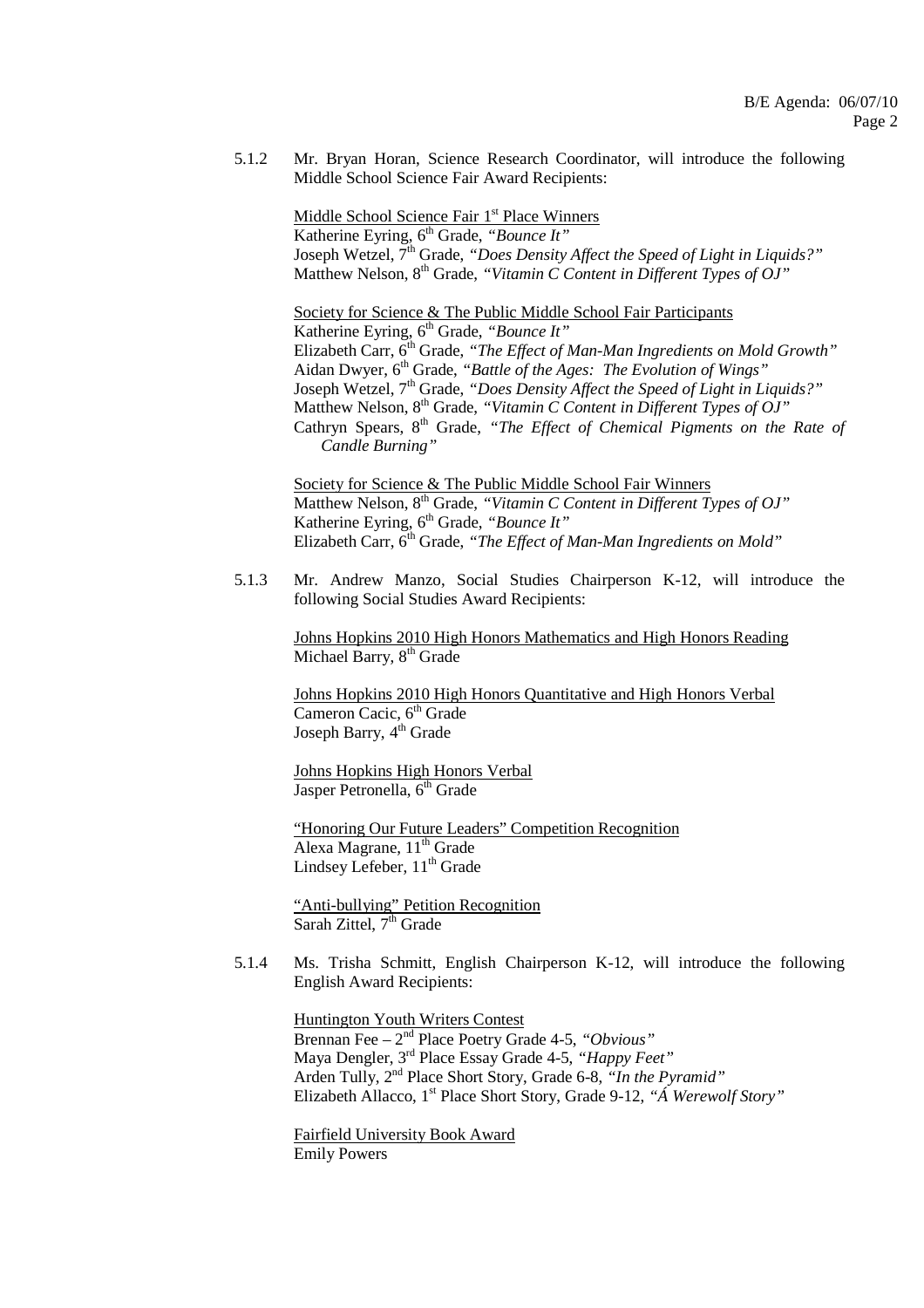Dartmouth College Book Award Dylan Stevens

 5.1.5 Mr. Daniel Drance, Mathematics Chairperson K-12, will introduce the following Mathematics Award Recipients:

 Math Fair – East Northport Middle School Ameer Basrai – Bronze, Daniel Puttre – Bronze, Kurt Widmaier – Bronze, Joshua Williams – Silver

Math Fair – Northport Middle School

 Kean Amidi-Abraham – Bronze, Jason Choi – Bronze, Nicholas DelGaudio – Bronze, Rudolph Lukats – Bronze, Matthew Modelewski – Bronze, Connor Powers – Bronze, Joseph Wing – Bronze, Natasha Albaneze – Silver, Elyssa Jozefowski – Silver, Nicole Hawkins – Gold

Math Fair – Northport High School

 Molly Baron – Bronze, John Barry – Bronze, Brent Bomkamp – Bronze, Kristen Bomkamp – Bronze, Eliza Brine – Bronze, Matthew Dannenberg – Bronze, Brian Eyring – Bronze, Danielle Ferstler – Bronze, Michelle Ma – Bronze, Melissa Wing – Bronze, David Hatch – Silver, Corrie Kavanaugh – Silver, Brian Liu – Silver, Benjamin Maritato – Silver, Justin Riggs – Silver

 Suffolk County Math Tournament *Fourth Place* (Lower Division Team): Matthew Dannenberg, Brian Liu, Caroline Lovaglio, Ian Montague, Justin Riggs  *Third Place Individual* (tie, Grade 11): Caleb Zulawski

 Suffolk County Math Contest *Fifth Place* (Level E) – Connor Montgomery  *First Place*, Suffolk County Champion (Level C+) – Max Curran

Mathletes

*New York State Mathematics League* (NYSML) All Star – Max Curran

 5.1.6 Mr. Peter Falotico, Art Chairperson K-12, will introduce the following Art Award Recipients:

 Peter Terian Scholarship Student Art Exhibition Terence Corrigan

Congressman Steve Israel 29<sup>th</sup> Annual Congressional Art Awards Terence Corrigan – First Runner Up Congressional Award

 Art-trium Gallery High Arts Showcase, Huntington Arts Council Taylor Sadlowski – Blue Ribbon Award of Excellence

 Cornell University Fiber Science and Apparel Design Award Competition Lindsey Fauser – Gold Deanna Mollica – Gold Dana Liu – Silver

 Long Island Arts Alliance Scholar Artist Emily Green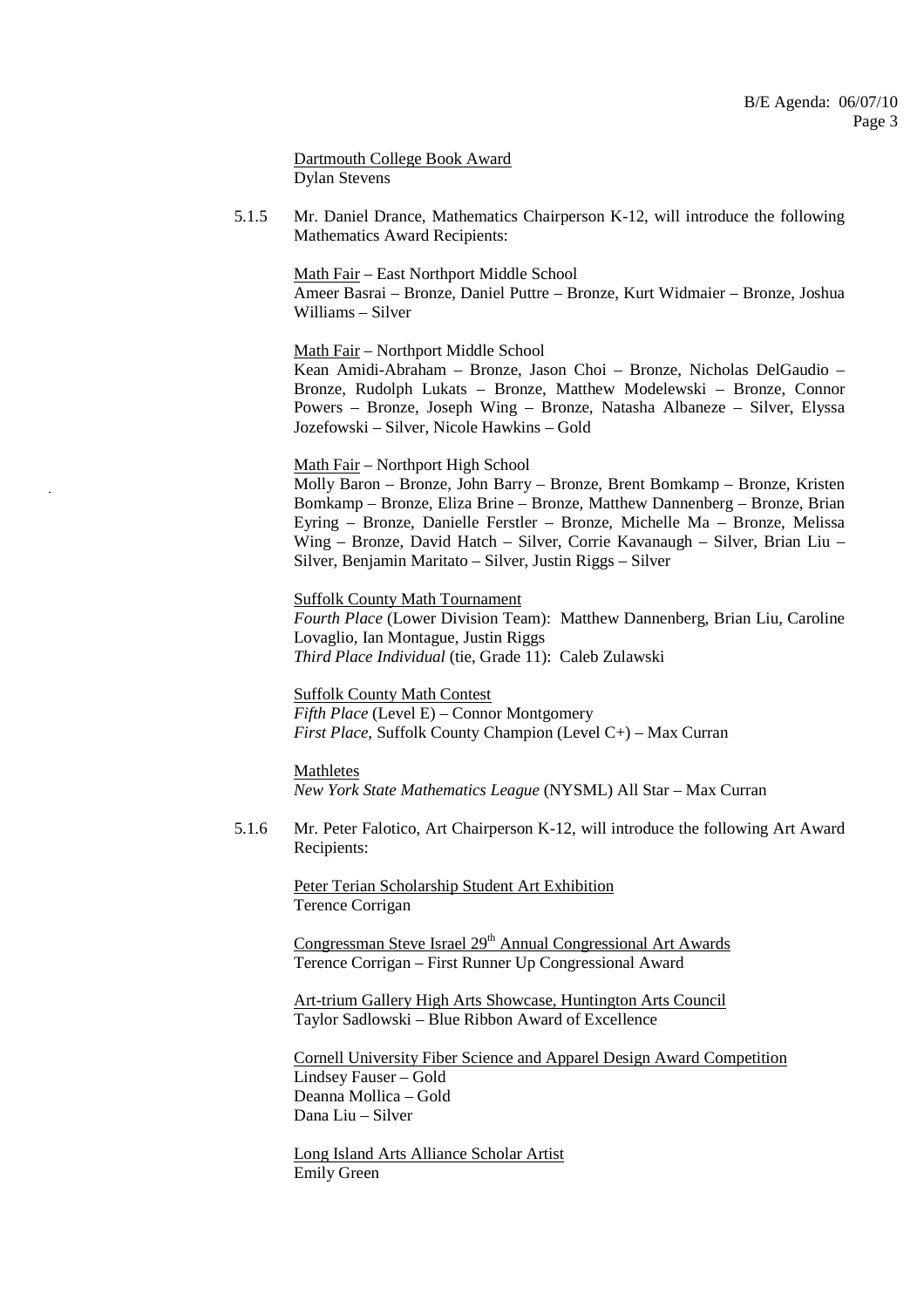### 20<sup>th</sup> Annual Huntington Camera Club High School Photography Competition Sydney Monahan – Best in Show

 *Patterns Category:* Sydney Monahan –  $1<sup>st</sup>$  Place Deanna LaMantia – 3rd Place Charles Golonkiewicz –  $4<sup>th</sup>$  Place Antonio Bever –  $7<sup>th</sup>$  Place

 *Touch of Red Category:* Deanna LaMantia – 1<sup>st</sup> Place Joseph Corrigan –  $6<sup>th</sup>$  Place

 *Open Category* Nicolas Bruno –  $3<sup>rd</sup>$  and  $4<sup>th</sup>$  Place Kellyann Walley –  $5<sup>th</sup>$  Place

 New York State Art Teachers Association, The Zara B. Kimmey Scholarship Katie Atkinson

 Educational Testing Service, The Division of Assessment Development Apryl Connolly

23<sup>rd</sup> Annual South Bay Art Association Student Art Exhibition

 Terence Corrigan – South Bay Art Association Scholarship and Brookhaven National Laboratory Award

 Kayla Forman – Brookhaven National Laboratory Award and Special Recognition Emily Green – South Bay Art Association Scholarship Paulina Stewart – South Bay Art Association Scholarship

 Young Artists at the Heckscher Museum, Long Island's Best 2010 Paulina Stewart – Renzo Bianchi Scholarship

 Art Portfolio Exhibition Art League of Long Island Terence Corrigan – Honorable Mention

 5.1.7 Mr. William Esner, Science Chairperson K-12, will introduce the following Physics Award Recipients:

Long Island Physics Olympics  $-1<sup>st</sup>$  Place *1 st Place Physics Olympiad Team* - Max Curran, Cassandra Dragone, Peter Florio, Isaac Goddard, Chloe Rubel

- \*5.2 For Information: Review of changes to School Conduct and Discipline Policies for grades K-5 and 6-8 as set forth in the Elementary and Middle School Handbooks
- \*5.3 For Information: Proposed 2010-2011 school hours for the District's nine schools as well as Trinity Regional School and Long Island Lutheran Elementary School
- \*5.4 For Information: Upcoming Meetings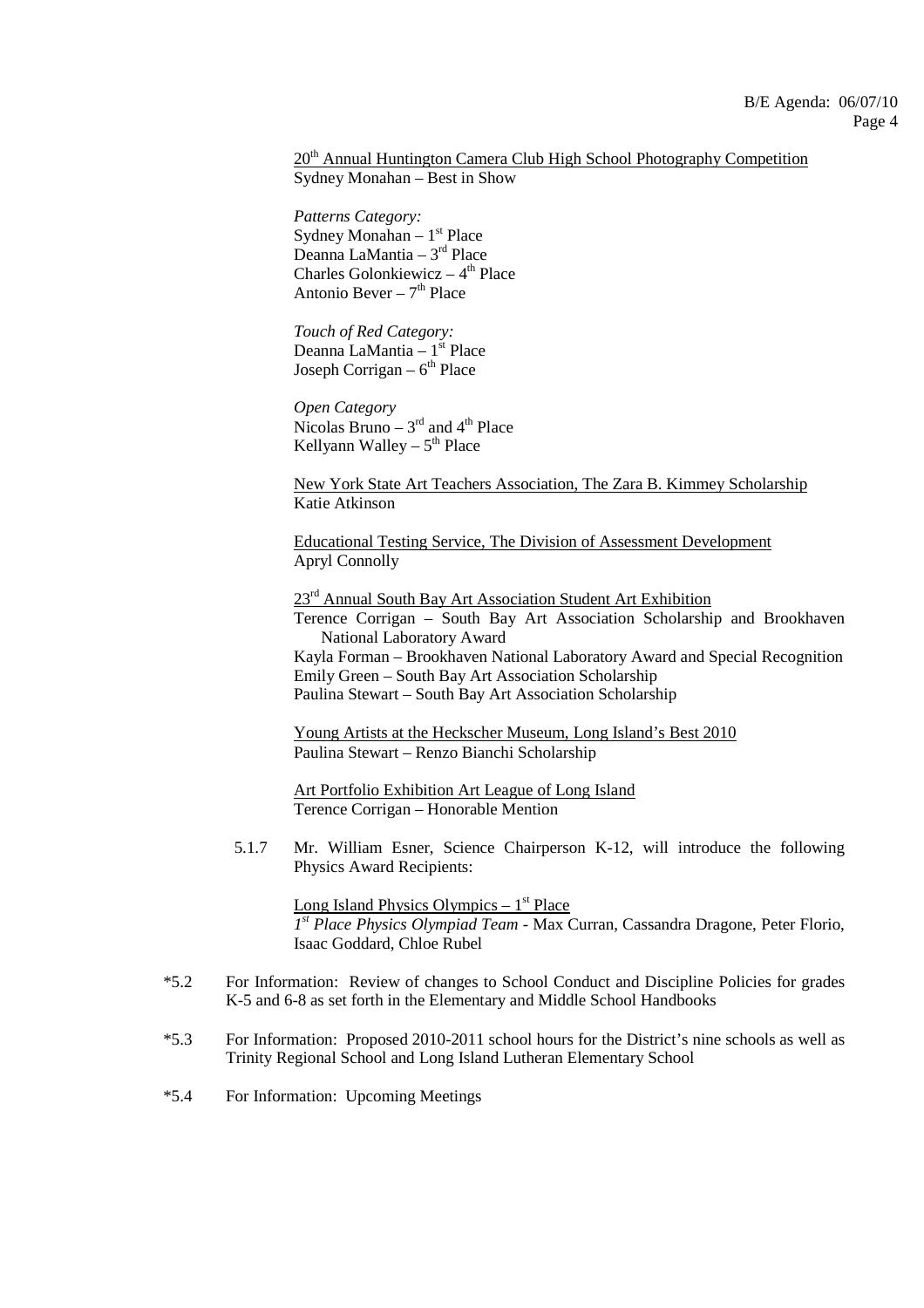#### 6. COMMUNICATIONS

*Please Note: This is the opportunity for persons who had written letters to the Board to speak to the Board regarding the issues raised in their communications. Speakers are asked to keep their comments brief, and to speak for no longer than 5 minutes.*

### \*6.1 Email from Mr. Albert Prisco, received May 25, 2010, re: teachers negotiations and 403b

### 7. PUBLIC PARTICIPATION

*Please Note: Community members are invited to share their questions, comments, or concerns with the school board. When speaking, citizens should state their name and address for the record and limit their presentation to 5 minutes. Where possible, the board will answer factual questions immediately. A written response may be provided when information is not available. If a response would involve discussion of board policy or decisions which might be of interest to citizens not present at the meeting, the board may place the item on a future meeting agenda*.

### 8. SUPERINTENDENT'S REPORT, GENERAL - FOR BOARD ACTION

8.1 Recommendation to approve the following Personnel Schedules:

| $*8.1.1$ | Schedule A          | $\sim$ $-$              | Certified Staff                |
|----------|---------------------|-------------------------|--------------------------------|
| $*8.1.2$ | – Schedule B        | $\sim$ $-$              | Non-Instructional Staff        |
| $*8.1.3$ | Schedule D          | $\sim 100$ km s $^{-1}$ | Extra Pay                      |
|          | $*8.1.4$ Schedule J | $\sim 10^{-10}$         | Committee on Special Education |

#### MOTION REQUIRED

8.2 Recommendation to receive for a first reading the following textbooks:

| 8.2.1 | Principles of Computer Security<br>Wm. Arthur Conklin, et. al. | McGraw Hill       | <b>Computer Security and Forensics</b><br>Technology Dept., Grades 10-12 |
|-------|----------------------------------------------------------------|-------------------|--------------------------------------------------------------------------|
| 8.2.2 | The Attitude Advantage<br>Fruehlin & Moore                     | Goodheart-Willcox | <b>AOF/AOIT Summer Internship</b><br>Grades 11-12                        |

#### MOTION REQUIRED

 \*8.3 Recommendation to approve a request to the State for an exemption from the requirement for a breakfast program. (Enclosed is the result of a survey authorized by the Board on February 22, 2010. When this item comes up on the agenda, there will be an opportunity for public input prior to the Board making a decision on this recommendation)

#### MOTION REQUIRED

- 8.4 Recommendation to receive for a second reading and adopting revisions to the following policy:
	- \*8.4.1 Policy #1500 *"Use of District Facilities"* replaced current Policy #1330 "Use of Facilities By Outside Groups"

## MOTION REQUIRED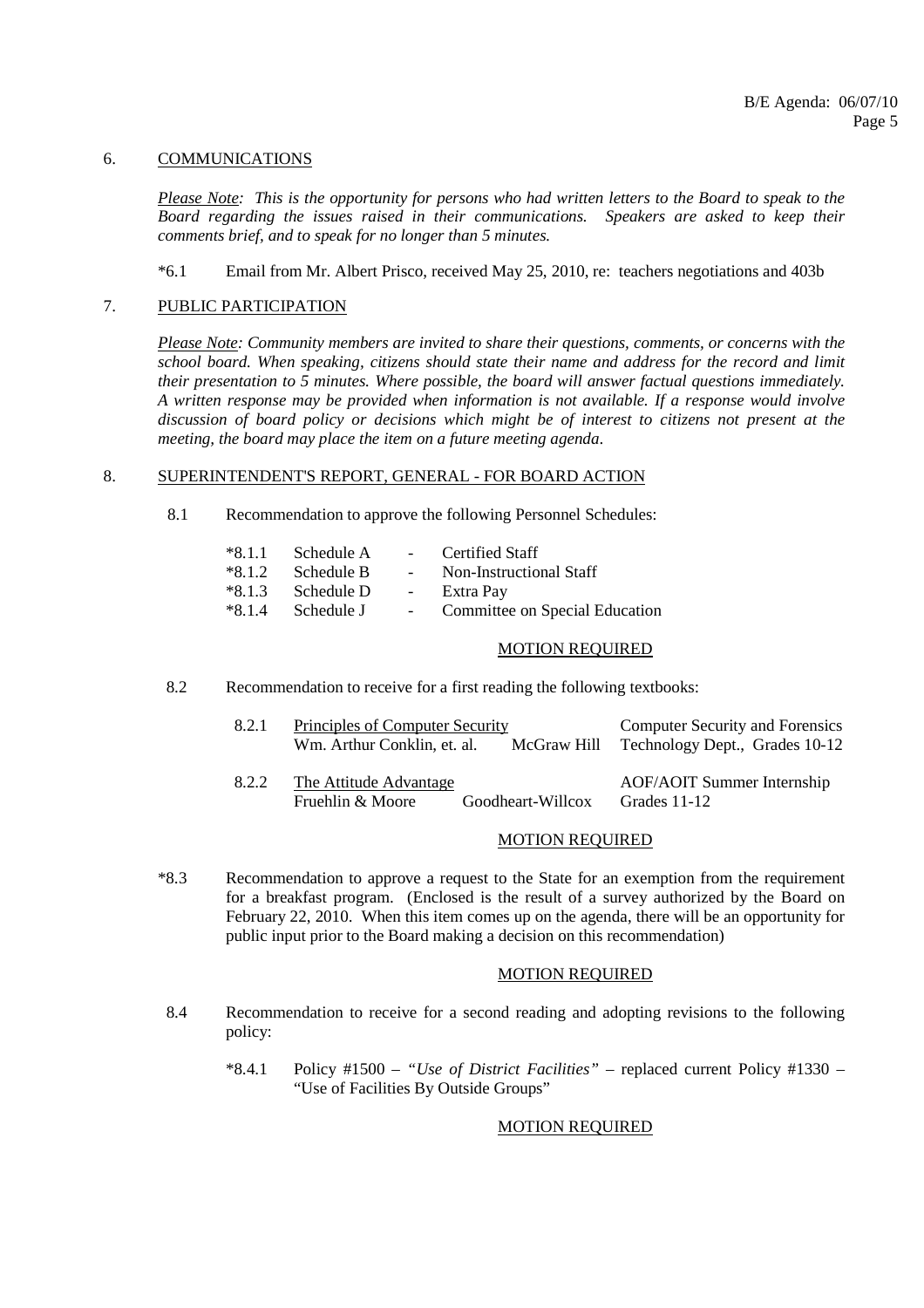8.5 Recommendation to receive for a first reading revisions to the following policy:

\*8.5.1 Policy #5405 – *"Wellness Policy"*

### MOTION REQUIRED

### 9. SUPERINTENDENT'S REPORT, FINANCIAL - FOR BOARD ACTION

9.1 Recommendation to take specified action on the following BIDS:

# EDUCATIONAL<br>\*9.1.1 Award -

- Award Art Supplies  $&$  Equipment
- \*9.1.2 Award Technology Supplies & Equipment
- \*9.1.3 Award Athletic Supplies & Equipment
- Award Physical Education Supplies  $&$  Equipment
- \*9.1.5 Award Music Department Equipment
- \*9.1.6 Award District-wide Printing
- \*9.1.7 Award Musical Instrument Sanitizing

## BUILDINGS AND GROUNDS

- $*9.1.8$  Award Uniforms<br> $*9.1.9$  Award Hollow M
- Award Hollow Metal Doors & Accessories

CAPITAL PROJECT

\*9.1.10 Award – New Irrigation System at Northport High School

## MOTION REQUIRED

- 9.2 Recommendation to receive the following donations to the District:
	- 9.2.1 A drum set from Mr. Robert Parker to Northport Middle School, value estimated to be approximately \$300
	- 9.2.2 A drum set from Mr. Robert Gartner to Northport Middle School, value estimated to be approximately \$300
	- 9.2.3 \$800.00 in gift cards from the Heart Links Project affiliated with the Department of Family Medicine at the State University at Stony Brook to be used to support the school district's purchases pertaining to wellness concerns

## MOTION REQUIRED

 \*9.3 Recommendation to receive a \$50 grant from Astoria Federal Savings to be used for art classroom materials at Ocean Avenue Elementary School

#### MOTION REQUIRED

 \*9.4 Recommendation to approve the disposition of outdated and/or badly worn library books at East Northport Middle School

## MOTION REQUIRED